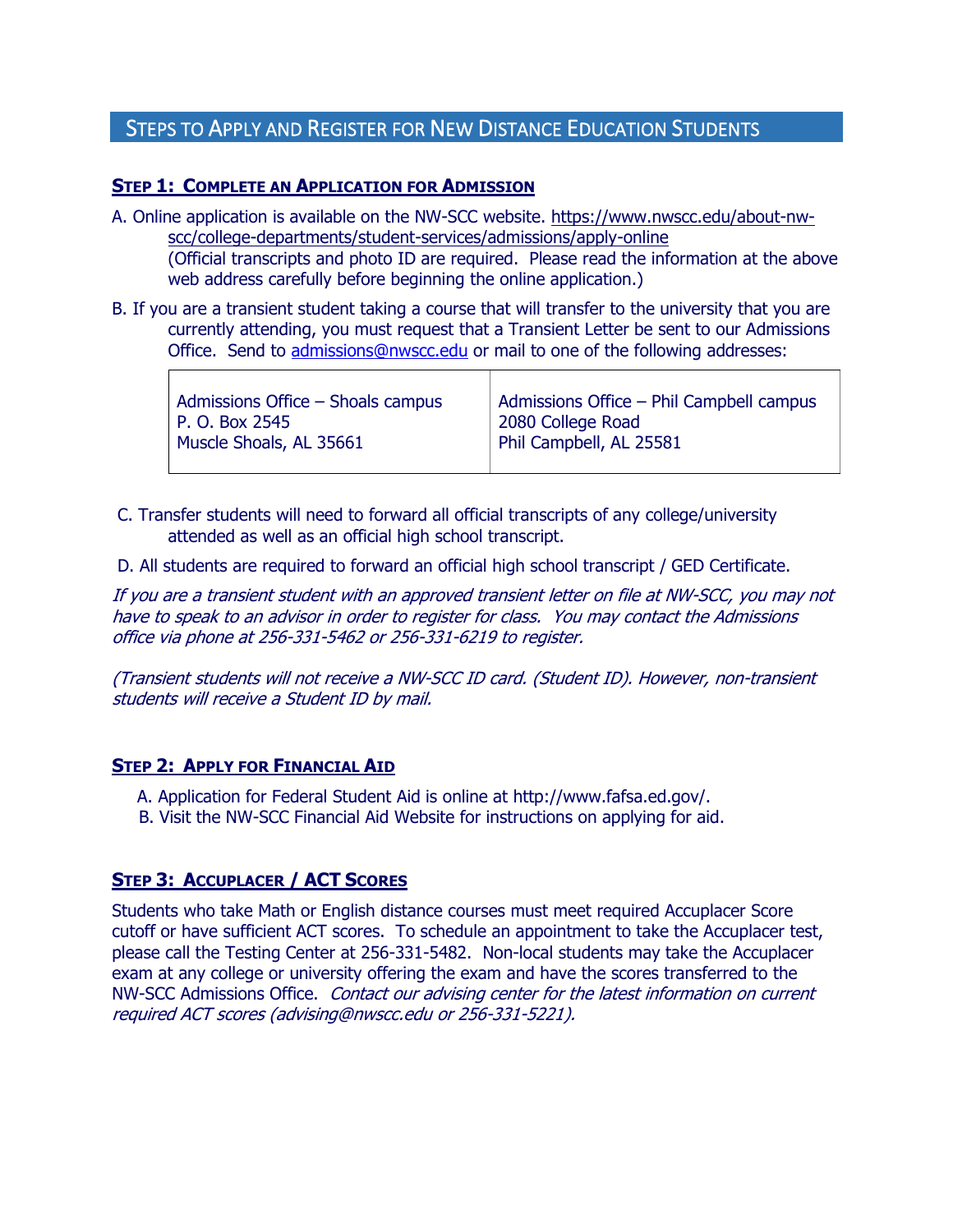## **STEP 4: HIGH SCHOOL/GED**

Forward your official high school or GED Certificate to the Admissions Office. You may choose to fax your transcript or GED Certificate to 256-331-6292 (Phil Campbell)/(256)331-5366 (Muscle Shoals) or bring it to the Admissions Office on either campus. Transcripts may also be submitted electronically in the form of a PDF from high school counselors to [admissions@nwscc.edu.](mailto:admissions@nwscc.edu)

## **STEP 5: TALK WITH AN ADVISOR**

Talk with an advisor to register online. If you have a transient letter on file, you do not have to speak with an advisor at NW-SCC.

- New students should contact the Advising Center. E-mail our Advising Center for assistance at [advising@nwscc.edu](mailto:advising@nwscc.edu?subject=New%20Student%20) or call 256-331-5221. Virtual advising appointments may also be scheduled via the school website, www.nwscc.edu, on the Advising/Registration tab.
- Current students may contact their assigned advisor or the Advising Center.

## **STEP 6: REGISTER FOR CLASSES**

Register for your courses either online or via phone. Note: Personnel in the Student Success Center may also assist with registration.

 A. Online Registration link (myNW-SCC): https://ssbprod.ec.accs.edu/ssomanager/saml/login?relayState=/c/auth/SSB?campus=https://ssbprod.ec.accs.edu/PROD/NWSCC/twbkwbis.P\_GenMenu?name=bmenu.P\_MainMnu&accessi bility=false

 B. Phone: 256-331-5264 256-331-6249 (Transient Only)

## **STEP 7: PAY FOR YOUR COURSES**

Students are encouraged to pay their semester balance online through their student myNW-SCC (Banner) portal. Application of financial aid (pell grant and loans) and any institutional (internal) scholarships are automatically applied to student accounts by the Student Financial Services Office. Students should contact the Cashier's Office for assistance applying any 3<sup>rd</sup> party scholarships. Although students are encouraged to pay their account balance online through their myNW-SCC (Banner) account, they may also pay on campus at the Cashier's Office during business hours by cash, check, debit card, or credit card, with the exception of American Express.

#### **Cashier's Office**

|                         | Muscle Shoals  Katie Bostick  256-331-5226 |                                                                   |
|-------------------------|--------------------------------------------|-------------------------------------------------------------------|
| Katie.bostick@nwscc.edu |                                            |                                                                   |
|                         |                                            | Phil Campbell  Cheryl Mills  256-331-6382  Cheryl.mills@nwscc.edu |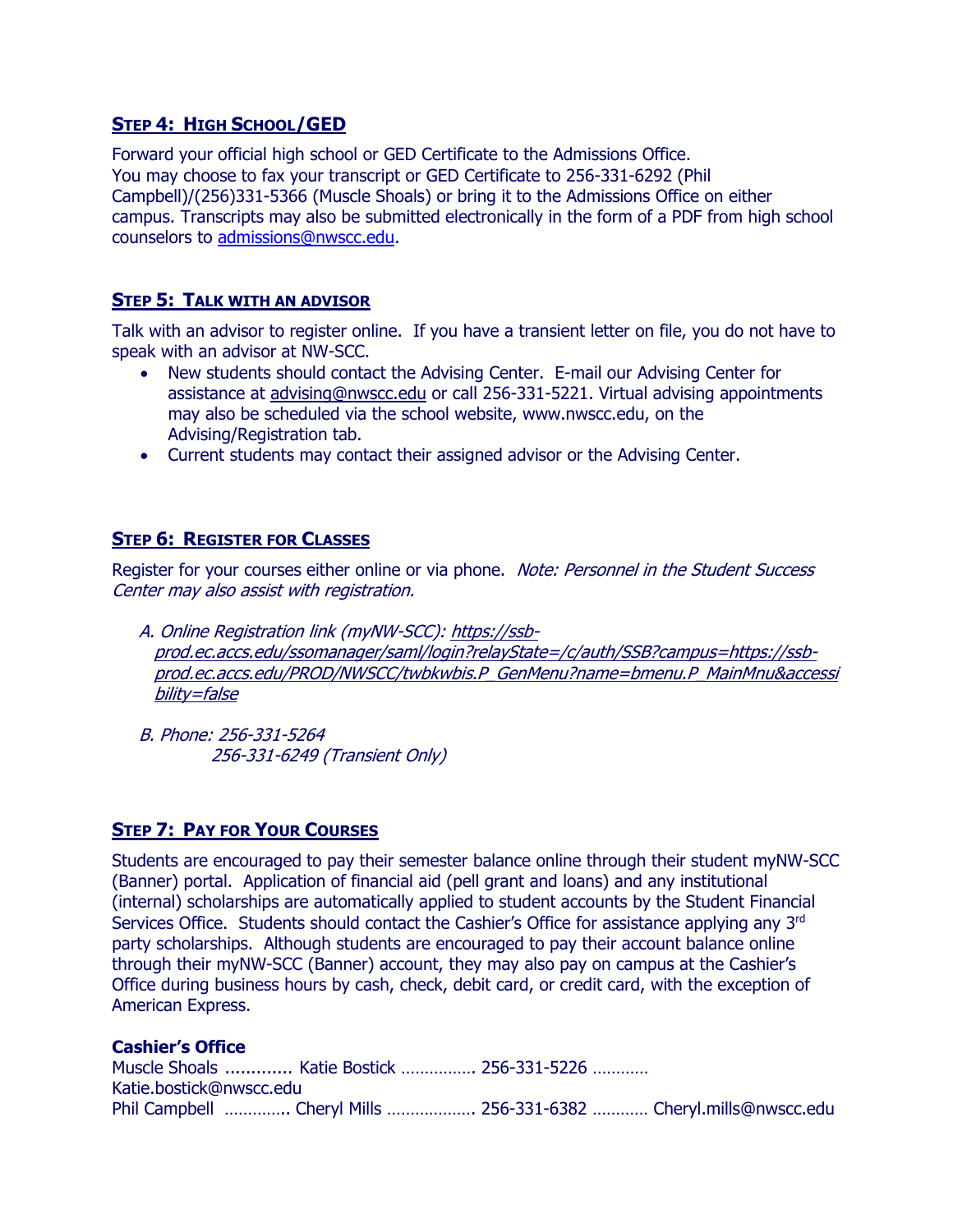## **STEP 8: COMPLETE VIRTUAL LEARNING GUIDE IN BLACKBOARD LEARN**

(Your admissions application must be on file before you can complete the Virtual Learning Guide. You may complete the Virtual Learning Guide either at home or on campus at the library or testing center. Please allow at least 2 hours to complete the orientation.)

You may access the Virtual Learning Guide on our Blackboard Learn site at https://nwscc.blackboard.com/auth-saml/saml/login?apId= 43\_1. Login with the following credentials:

> Your Blackboard Learn login uses the same login credentials as your myNWSCC (Ellucian Banner).

 Username: NW-SCC Email Address (Note: contact the Admissions office at 256-331-5363 or [admissions@nwscc.edu](mailto:admissions@nwscc.edu) to request your NW-SCC email address) Password: myNWSCC Password

You should see the "Virtual Learning Guide" on the Institution Page of Blackboard Learn with an option to enroll yourself in the course

#### **STEP 9: PICK UP A PARKING DECAL**

Pick up a parking decal at the Cashier's Office. Note that if you are using remote proctoring and will not be coming to campus, you will not need a parking decal for your vehicle and may use your Driver's License as a photo ID for testing purposes. If you do need a parking decal, please bring proof of insurance, registration, and tag number with you to get your decal. You may also want to stop by the Student Success Center on either campus to have your photo made for your photo ID.

## **STEP 10: TEXTBOOKS**

Contact the bookstore on either campus to purchase or order the books for your course(s).

- Visit the NW-SCC bookstore in person or visit the [bookstore website](https://www.nwscc.edu/about-nw-scc/college-departments/bookstore) to purchase books online.
- Students CAN charge books and supplies to financial aid during the first week of class at the campus bookstore.
- Students receiving a Pell Grant or Loans CAN order online and charge to financial aid during the first week of class. Students receiving other 3rd party scholarships, WIOA, or Vocational Rehab CANNOT charge online during the first week of class.
- You cannot charge to financial aid in the bookstore or online prior to the first day of class.